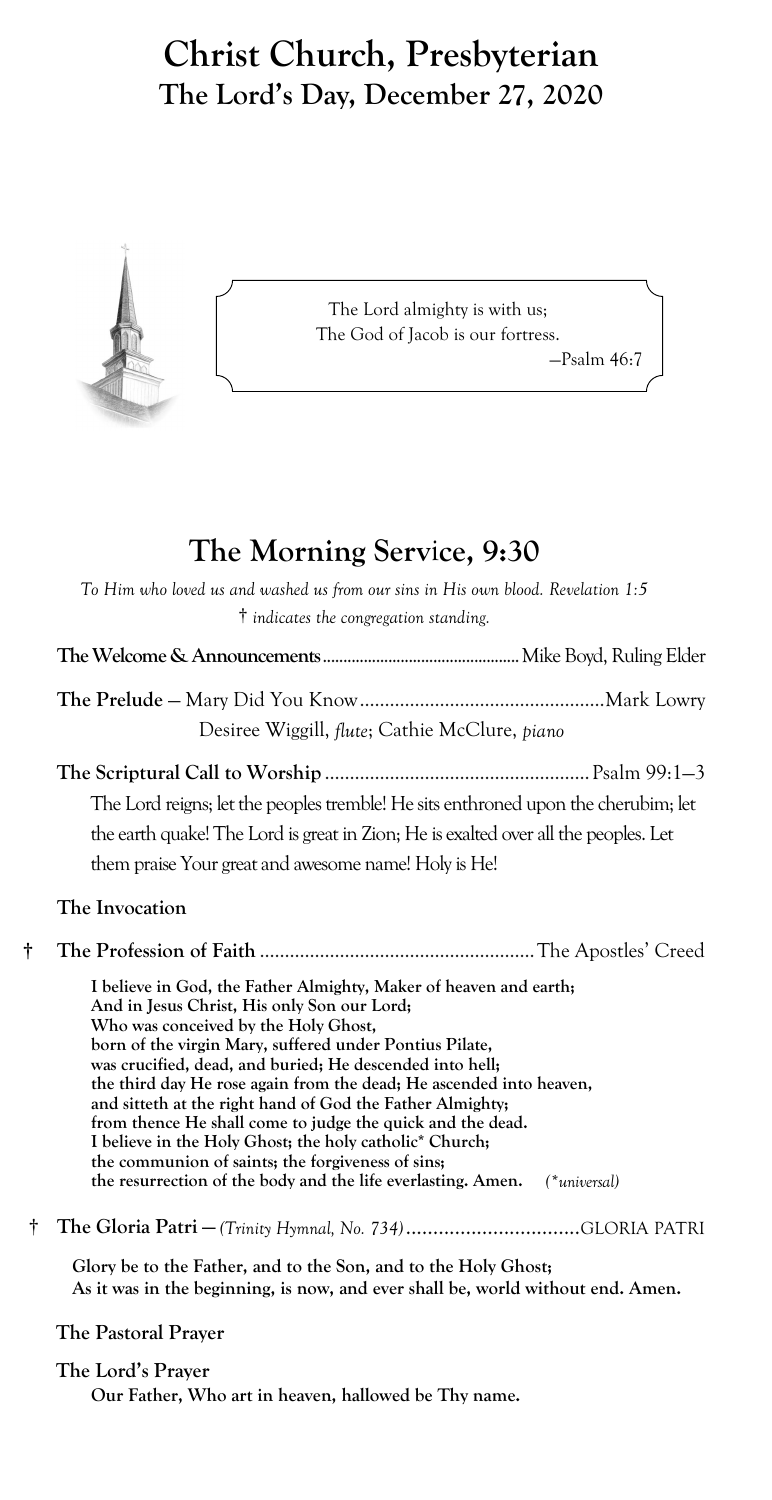|   | Thy Kingdom come, Thy will be done, on earth as it is in heaven.<br>Give us this day our daily bread.<br>And forgive us our debts, as we forgive our debtors.<br>And lead us not into temptation, but deliver us from evil:<br>For Thine is the Kingdom, and the power and the glory, forever. Amen. |
|---|------------------------------------------------------------------------------------------------------------------------------------------------------------------------------------------------------------------------------------------------------------------------------------------------------|
|   | O Come, All Ye Faithful                                                                                                                                                                                                                                                                              |
|   |                                                                                                                                                                                                                                                                                                      |
|   | The Prayer for Illumination                                                                                                                                                                                                                                                                          |
|   | <b>The Sermon</b> – JUST AT THE BREAK OF DAWN Mr. David Moody, <i>guest</i>                                                                                                                                                                                                                          |
| t |                                                                                                                                                                                                                                                                                                      |
|   |                                                                                                                                                                                                                                                                                                      |

**The Postlude**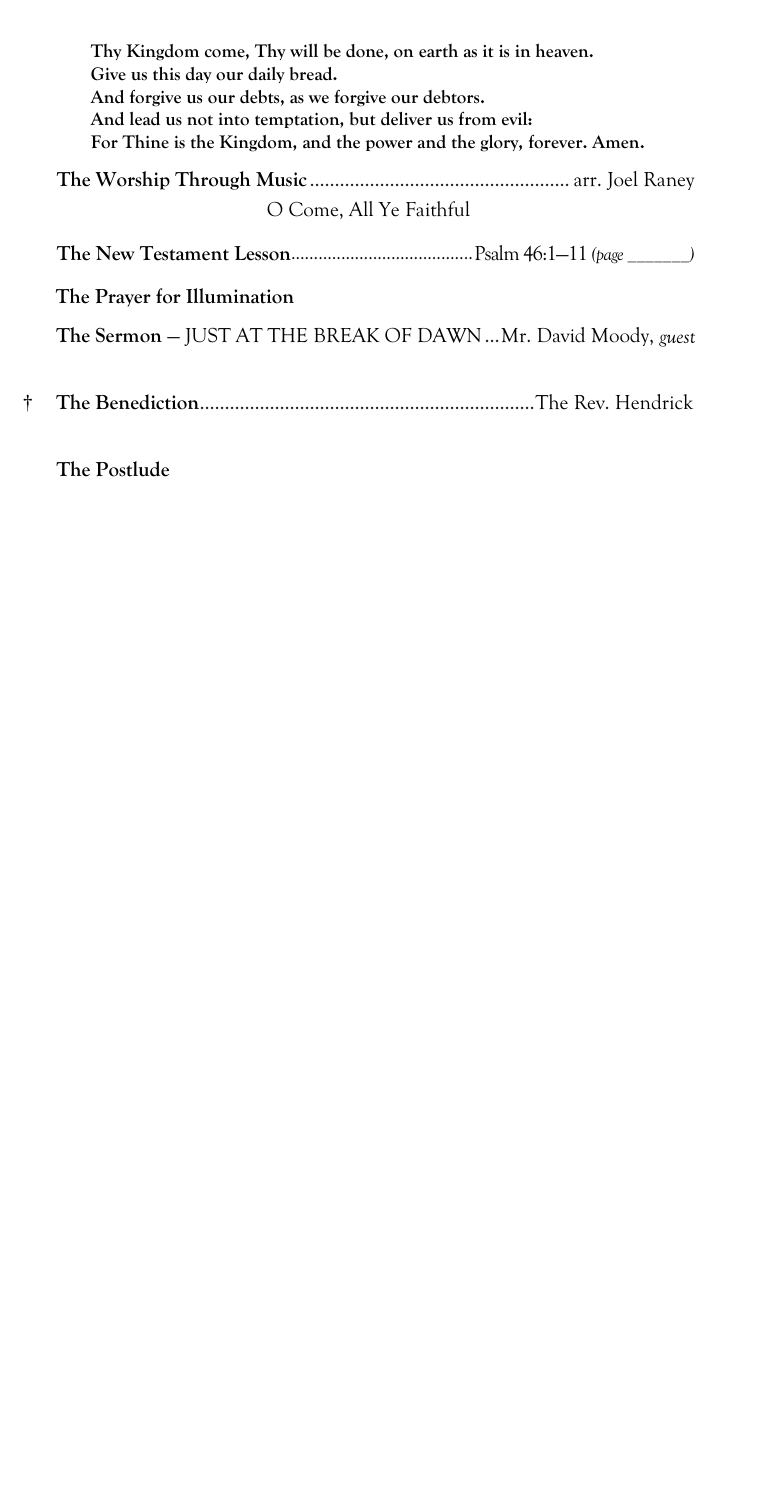**There will be no evening worship today . We hope you enjoy this time with your family in worship to our Lord.**



#### **Capital Campaign Update**

We are pleased to report that \$469,480.00 has been pledged toward our building campaign goal of \$870,000.00 for the construction of the new education/administration building, the playground, and the kitchen expansion.

This exciting new endeavor will create needed ministry space for our growing church, as well as open ministry opportunities to our community. Look for the new conceptual drawing displayed in the church hallway. Please prayerfully consider pledging a three-year commitment to this project. Pledge cards and envelopes are located by the offering plates. Place completed cards in the offering plate. We continue to be thankful for the many blessings God has given to us all at Christ Church, Presbyterian and look with great anticipation to our future together as we grow in Christ spiritually and in number.

### **Missionary Prayer**

Please remember these missionaries and organization designated for special prayer in our worship services today and in your daily prayers

Oliver Bible and Mission Foundation, *Matthews, NC*

Please pray for wisdom in preaching and counseling sessions, along with the necessary resources to support our endeavors of reaching the lost with the knowledge of Christ.